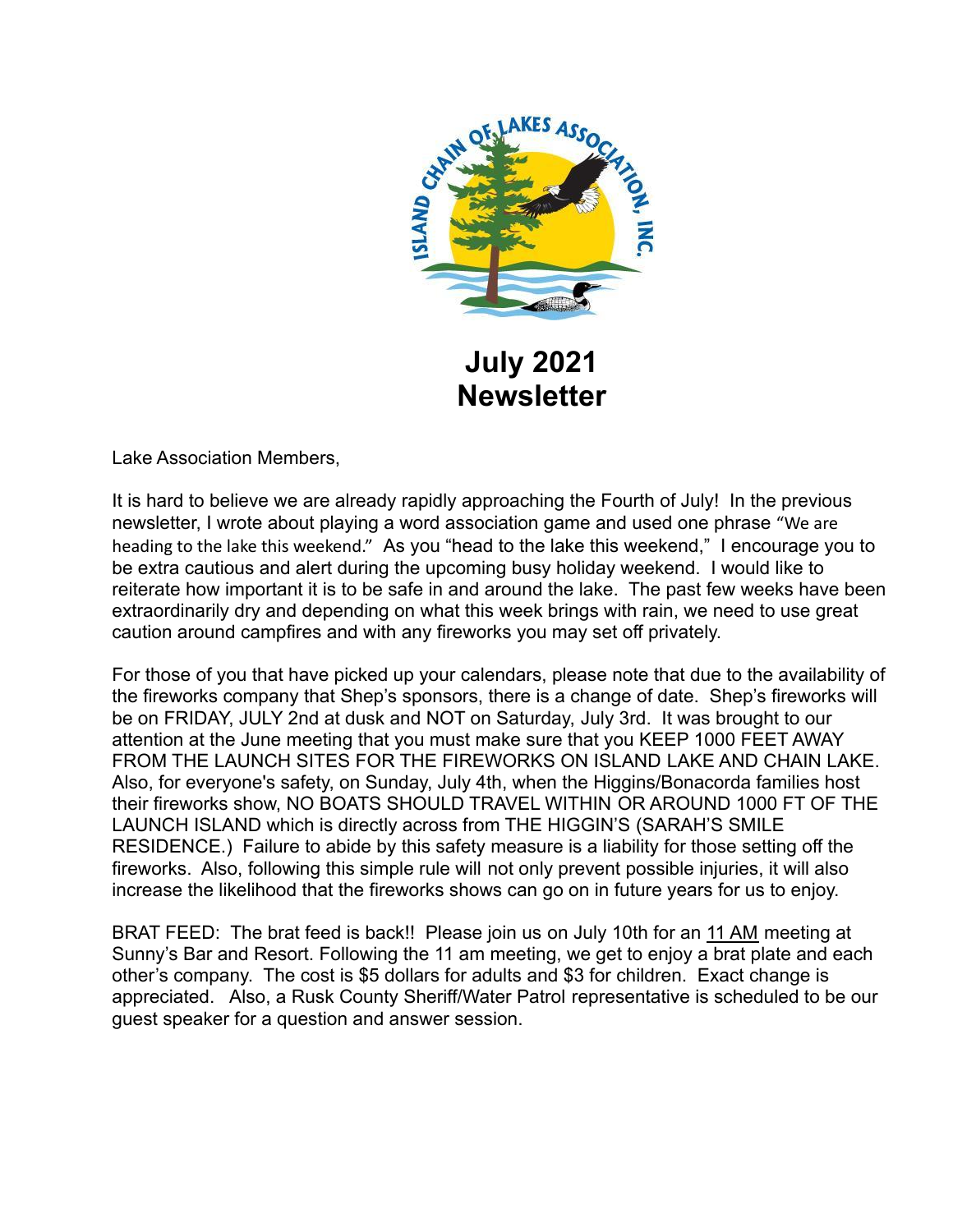#### **Update after the last meeting from the invasive species committee Chair Kent Gierhart**

Kent shared...He has been in contact with AJ Leiden (Invasive Species Coordinator at Beaver Creek Reserve) and he was unable to find a viable source of active beetles (see below picture) to put on the purple loosestrife plants we have been growing. He indicated that we will need to destroy the purple loosestrife plants that were harvested as the breeding plants and try again next year. He also shared that once the Purple Loosestrife plants expose themselves this summer they will be working to remap the lake for areas of plant presence on our shorelines.



Karl Nordin, President. Please feel free to contact me at [karlnordin61@gmail.com](mailto:karlnordin61@gmail.com) or call or text to 715-577-8692.

## **Custom Made Wooden Lake Map Items**

Association member John Nahorniak and his son are making cribbage boards and wooden maps of lake areas. John has graciously offered 10% of the proceeds from the sales from ICOLA members to be given to our organization. Anyone interested in ordering from John can contact him at 715-967-2844 or by email at john.nahorniack@gmail.com.





#### **REMINDER SIGN UP FOR AMAZON SMILE:**

Smile.amazon.com We have now set up the Island Chain of Lakes as a beneficiary of Amazon's charity give back programs for 501c3's. Instead of making purchases through Amazon.com if you sign up for an Amazon smile account Amazon will donate 0.5% on eligible purchases to your favorite Charity or organization in this case the **Island Chain of Lakes Association** at no cost to you. To set this up, search for us using the EIN Number 83-0802634 or Island Chain of Lakes Association. Thanks in advance for selecting us as your Organization of choice. Once you sign up you should get a email like this...**Dear Karl Nordin,**

Thanks for visiting [AmazonSmile](https://www.amazon.com/gp/f.html?C=23FDTID6XJWLZ&K=2QM18UT9EAS9L&M=urn:rtn:msg:20210426194952eb976c1f57714d29a4a27e5d5000p0na&R=AHM872WKTXBK&T=C&U=https%3A%2F%2Fsmile.amazon.com%2Fref%3Dpe_830720_137586720_smi_em_ccc_l1_smi&H=WFVXWTSEEAUWHZ2LTJITWUQRJWKA&ref_=pe_830720_137586720_smi_em_ccc_l1_smi)! Per your request, we have successfully changed the AmazonSmile charity you are supporting to Island Chain of Lakes Association Inc.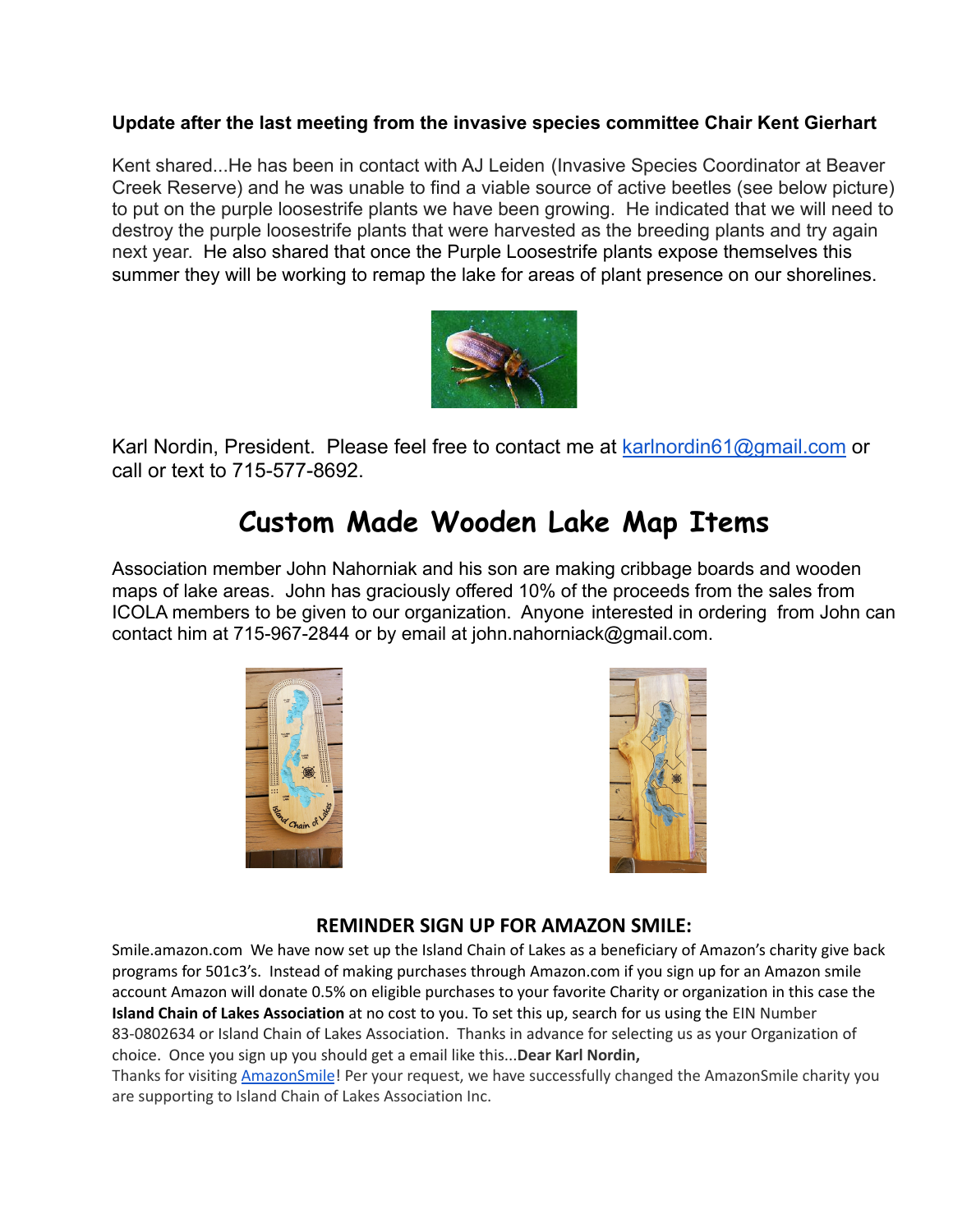#### ISLAND CHAIN OF LAKES ASSOCIATION, INC MEETING MINUTES June 12, 2021 BACKWOODS BAR AND RESORT GUEST SPEAKER – Andrew Gullickson Aquatic Biologist TSB Lakefront Restoration 715-577-7541 or 715-967-BOAT (2628) tsblfr@yahoo.com

Prior to the ICOLA meeting starting, Karl told the attendees that the speaker for the meeting, Andrew Gullickson, from TSB Lakeshore restoration, would be first on the agenda due to him having another commitment. Andrew said that there is money available from the government, up to \$25,000, for projects on the lakes for shoreline restoration. He said that there is up to \$1,000 per approved project. He added that the projects must be submitted by either this September or early fall for approval and approved projects have two years to be completed. Andrew said that the projects can vary from water quality to shoreline restoration, but added that rip-rap projects are not usually approved except for certain circumstances. The Association would have to have projects and a grant writer to proceed. TSB would be open to discuss projects but the Association would need to have an accepted grant before money could be provided to the land owners.

#### MEETING MINUTES

I. Call to order – President Karl Nordin called the meeting to order at 10:07 a.m. and opened with the …..

II. Pledge of Allegiance.

III. Karl welcomed any new members to the ICOLA but no one in attendance identified themselves as a new member.

IV. There was no secretary's report due to the last meeting having been August 10, 2019 due to COVID-19.

V. Treasurer John Kowalewski advised the ICOLA was being charged six months' worth of interest each time a withdrawal is made from CDs. Therefore he consolidated the accounts into one fund. Association funds report was as follows:

a. Unallocated funds – 16,796.90

b. Walleye account - \$19,484.48

c. Land acquisition - \$15,264.25

Mark Schmitt motioned to approve the treasurer's report and Ron Ottum seconded the motion. The motion passed on a unanimous voice vote.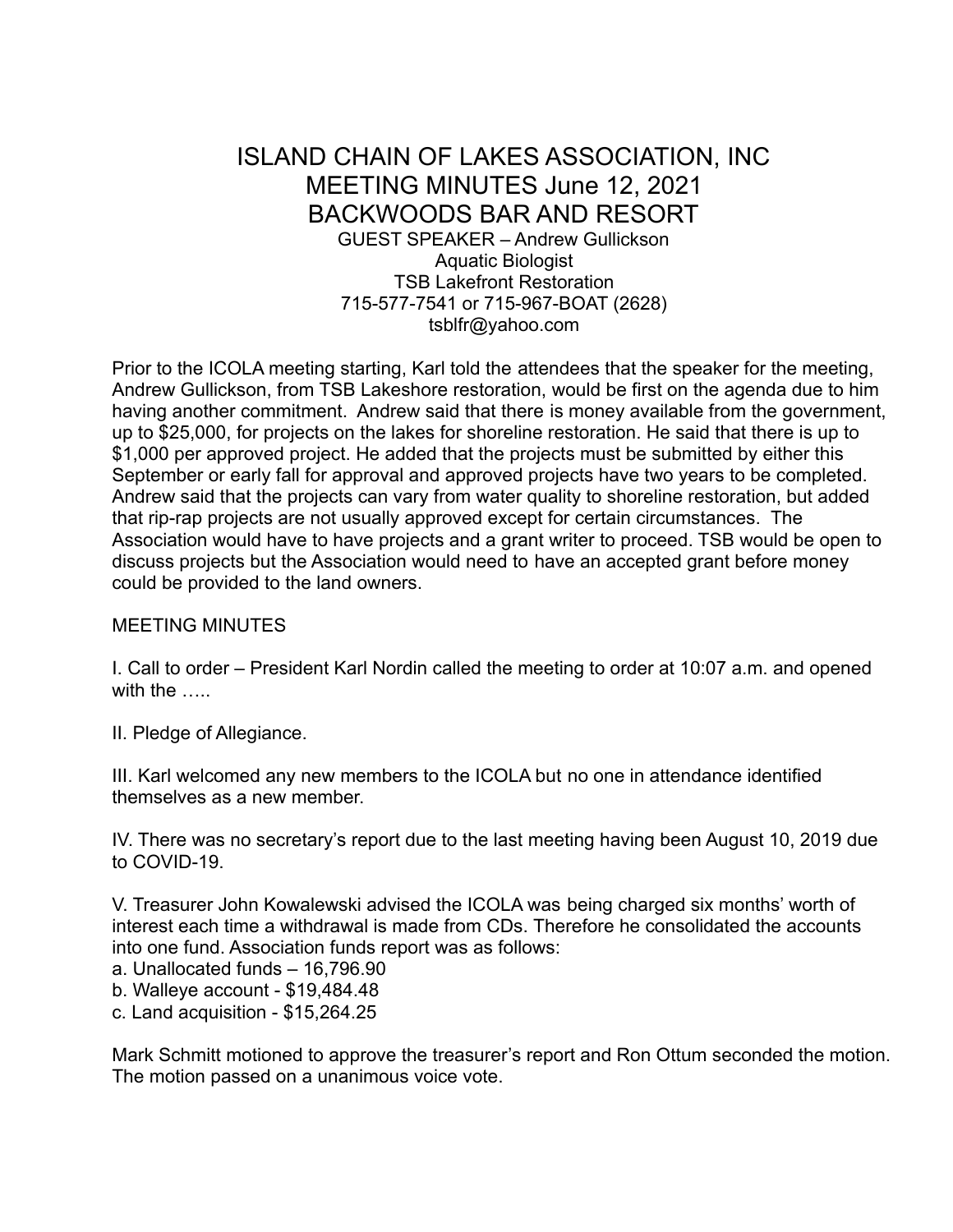#### OLD BUSINESS

VI. Karl reminded everyone who had not picked up their calendar to do so.

VII. Karl advised that there has been an excellent response to the membership drive. Over 200 families, out of 355 address holders, have paid membership dues so far this year. 78 of the members live here year round.

VIII. Karl said that this year the ICOLA purchased additional buoys so that a buoy is always visible while traveling through a channel. He reminded everyone that when going through the channel boats should stay to the right of the buoys. He also asked that everyone be courteous when on the water and to be watchful for nesting loons.

IX. Karl told everyone that because there was no May, 2021 ICOLA meeting, the board approved providing funds to Shep's and the Higgins family at the same amount as was provided in 2020. The Higgins were approved for \$400 and Shep's was approved for \$425 as Shep's has to obtain a \$25 permit for their fireworks display. Shep's display will be on Friday, July 2, 2021 and Higgins' display will be on July 4, 2021.

X. Karl advised that the ICOLA is a sponsor for the WRA. The ICOLA works with the WRA to complete projects and submissions for project requests must be submitted early.

XI. Karl asked if anyone else had old business to discuss without anyone responding.

#### NEW BUSINESS

XII. Karl said that since it is an odd numbered year, the Vice President, Treasurer and the Chain Lake and McCann Lake representative positions were up for election in August. He said that Mark Schmitt was not going to run again for the Vice President position and Ron Ottum was not running again for the Chain Lake representative position. Karl encouraged those interested in being on the ICOLA board to contact him. He also encouraged women to consider running for the board as currently the board consists of all men.

#### XIII. COMMITTEE REPORTS:

a. Karl gave the Invasive Species Committee report as Kent Gierhart, the committee chairman, was not available. Karl said because of COVID-19 the committee had little activity in 2020, but the committee did do some work on the Purple Loosestrife (PL) by emplacing Galerucella beetles to eat the PL. Beetle survival is dependent on the severity of the winters and currently getting the Galerucella beetles are difficult. Karl asked that anyone interested in joining the committee to contact Kent.

b. Rod Steege for the Walleye Committee and said that 2020 was slow due to COVID-19. The DNR also had limited activities due to the virus. The DNR is planning for stocking this coming fall at a rate of 10/acre of lake for the ICOLA lakes. Rod added that the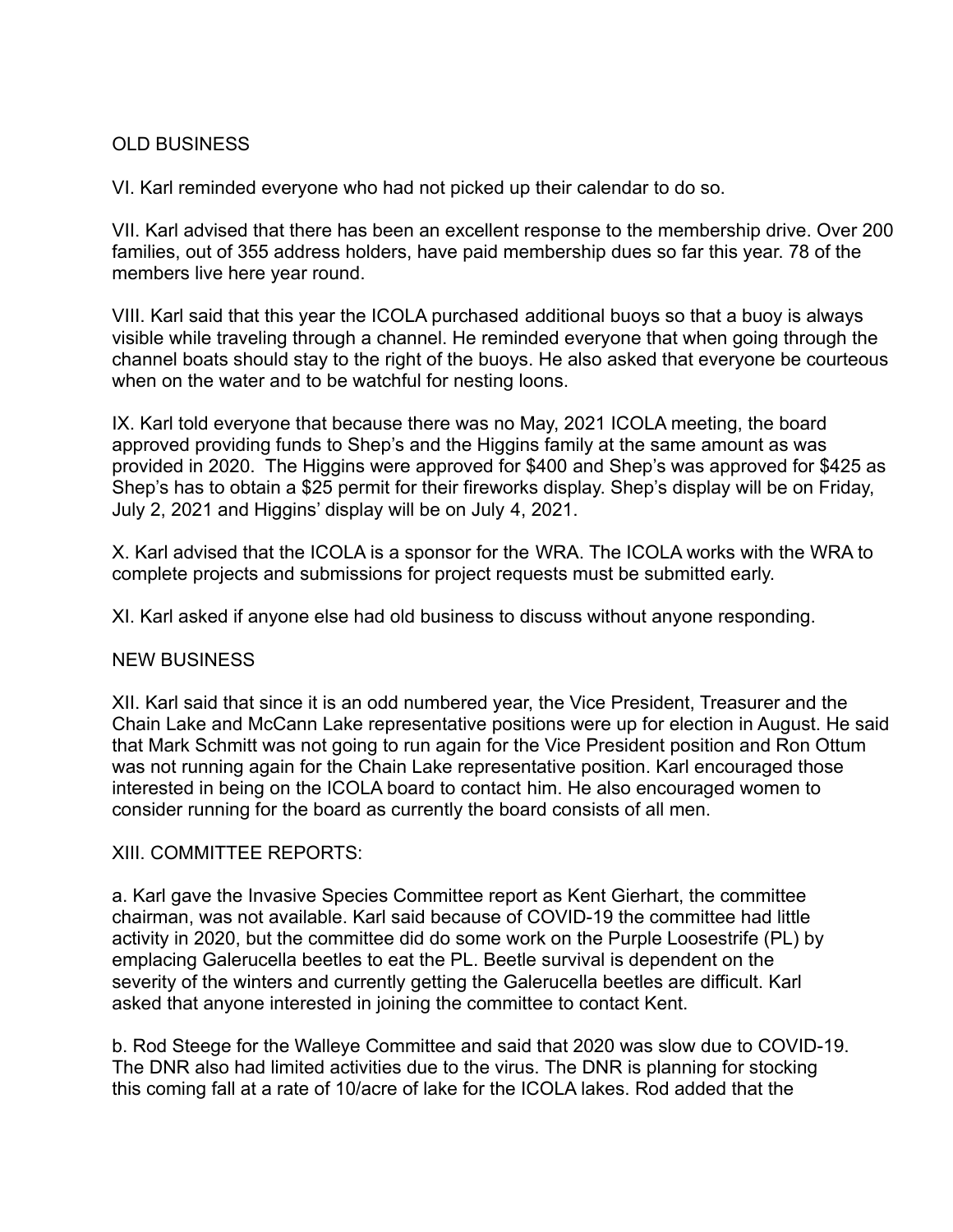committee is watching what other lake associations are doing to increase the walleye population to determine what they should do. Rod said that walleye spawning around the state is decreasing. Rod gave the DNR 2019 restocking figures. Karl said that he has heard from several fisherman that they have been catching more walleye lately.

XIV. Karl advised that the ICOLA store orders close on June 15, 2021. The reason for the cutoff date is so that ordered items can be made available for the next ICOLA meeting. Karl thanked Mary for all of her work organizing and coordinating the ICOLA store.

XV. Karl advised that John Nahorniak and his son, from Clear Lake, is making wooden maps of lake areas and will make items for ICOLA members and give 10% of the proceeds to the ICOLA. Several examples of his products were on display at the meeting. Anyone interested in ordering anything from John can contact him at 715-967-2844 or by email at [john.nahorniack@gmail.com.](mailto:john.nahorniack@gmail.com)

XVI. Karl updated ICOLA members on Amazon Smile. He relayed that since the ICOLA was had an approved 501(c)(3) designation we were approved for Amazon Smile. Any member using Amazon can sign into Amazon Smile, enter "Island Chain of Lakes Association Inc", and authorized orders made this way will provide funding from Amazon directly to the ICOLA.

XVII. Karl advised he was contacted by Ralph Hutchinson from Chain Lake who provided the ICOLA with the wake signs at the boat landings. These signs were from the Water Sport Industry (WSIA) and promote boating safety and courtesy. The Rusk County Forestry Dept. had to approve the signs prior to the signs being displayed at the landings.

XVIII. Karl said that the ICOLA is in the infancy stages of inquiry about acquiring land for the ICOLA to build a storage facility on. The ICOLA owns a pontoon boat, all the lake buoys and other items which are currently stored at private residences. The pontoon boat is stored outdoors. If anyone has property they that they would donate or sell to the ICOLA at a reasonable price, please let Karl know.

XIX. Karl asked if anyone had any new business to discuss. The following items were discussed:

a. Deb Krahn recommended that the ICOLA look into building pickle ball courts on the land acquired (should that be approved) for building a shed on.

b. Jeff Rossow advised that a few nights earlier he had seen a pontoon and jet-ski try to run over loons. He did confront the individuals about their behavior. Karl cautioned persons about confronting other person's behaviors due to safety concerns. He added that the DNR and/or the Rusk or Chippewa County (for southern Chain Lake) Sheriff Departments have jurisdiction on the lakes.

c. Steve Bartingale expressed concern about some of the concrete on the McCann boat landing ramp in the water has broken out. It was agreed we would notify the Rusk County Forestry Department about this.

d. Bill Bonacorda advised that he is the responsible person for the Higgins fireworks display. He said he has to be licensed by the ATF to do the fireworks. The license requires that no one be with 1000' of the fireworks for each inch of the firework. He